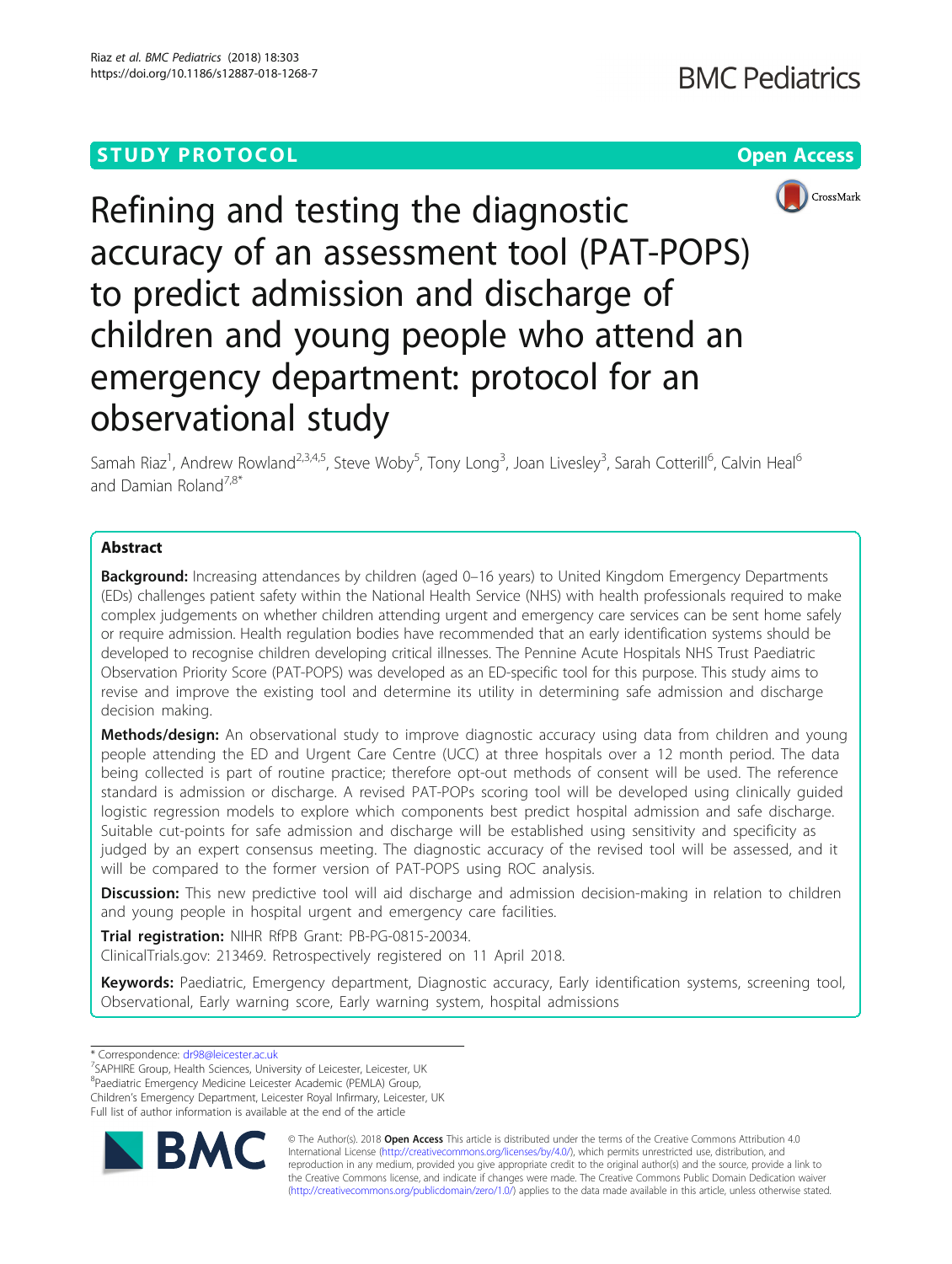## Background

In 2016–2017 4.49 million children aged under 16 years of age attended United Kingdom (UK) Emergency Departments (EDs), up from 4.36 million in the previous year [[1,](#page-8-0) [2](#page-8-0)]. Current trends continue to demonstrate increasing attendances across a range of conditions [\[3\]](#page-8-0). This use of urgent and emergency care facilities puts pressure on the National Health Service (NHS) to balance public demand for high quality services and maintain commissioner and productivity agendas [\[4](#page-8-0)]. Ultimately healthcare professionals make judgements on whether children attending EDs can be sent home safely or require admission to a hospital ward or admission to an observation and assessment area. These judgements require a complex assessment of the child's health and an estimation of the potential for improvement or deterioration. The majority of parents seeking advice for sick children need only reassurance and minimal intervention as there is fortunately a low incidence of serious illness in the UK. However, amongst those presenting each year there are some particularly sick children and young people, and detection requires health care professionals to have skills in recognising them. The National Patient Safety Agency (a predecessor of the NHS Commissioning Board Special Health Authority) and the National Institute for Health and Clinical Excellence supported the conclusions of The Confidential Enquiry into Maternal and Childhood Health (CEMACH) report "Why Children Die: a pilot study (2006)" [[5\]](#page-8-0) which highlighted death may be prevented if clinicians were better at recognising deterioration. The report recommended that early identification systems to recognise children developing critical illness should be used as the UK continues to perform poorly against other European countries in relation to childhood mortality [[6](#page-8-0)] calls to introduce these nationally have continued.

A single early warning system is unlikely to perform well across all areas of care, as monitoring a child over a period of time on a hospital ward for the development of worsening illness is different to assessing a child in a relatively short space of time in the ED. There is a need for a specific ED early warning system, validated on ED patients [\[7,](#page-8-0) [8\]](#page-8-0).

A recent review of the use of nine paediatric early warning scores in EDs determined they were of only poor-moderate use in the prediction of admission [\[9](#page-8-0)]. This study did not examine the safety profile of the scores or whether they could be used to assist in supporting safe discharge decisions. A risk-averse strategy of referring all children of 'potential concern' to inpatient paediatric services overloads an already stretched system and leads to unnecessary hospital admissions. These unnecessary admissions are not welcomed by children, families or carers and may cause concern to be expressed by commissioners and financial controllers. There are a limited number of studies on the use of specific scoring systems in children's EDs and other urgent care settings. For example, a study in 2008 of less than 400 patients demonstrated low sensitivity in predicting the need for admission  $[10]$  $[10]$ . The Pennine Acute Hospitals NHS Trust Paediatric Observation Priority Score (PAT-POPS) [\[11\]](#page-8-0) is a modified version of the Paediatric Observation Priority Score (POPS) [[12](#page-8-0)]. POPS was developed as a bespoke ED specific method of identifying children with potentially serious illnesses or infections while at the same time safely supporting staff in redirecting or discharging those who do not need ongoing immediate care. In other words, sick children can be clearly identified early in the patient journey, and conversely, there is an objective measurement to help staff avoid unnecessary burdening of hospital paediatric services for well children. The initial POPS study demonstrated an increased relative risk of admission with a POPS > 2, and demonstrated the utility of its novel nurse "gut feeling" (judgement) component [[13\]](#page-8-0). Further data on over 20,000 patients has demonstrated a relationship between length of stay and increasing POPS score [[14\]](#page-8-0). POPS has been shown to be beneficial in defining appropriate admission and also effective in defining safe discharge  $[12-15]$  $[12-15]$  $[12-15]$  $[12-15]$ .

PAT-POPS contains clinical variables includes heart rate, respiratory rate, temperature and also some comments on the appearance of the child (such as work of breathing and level of alertness). Each of the variables is assigned a score between 0 and 2 (i.e. a normal heart rate for the child's age would score 0; a very high rate would score 2). Nine variables are considered, leading to a score between 0 and 18. Initial study of PAT-POPS showed reasonable sensitivity and specificity of admission prediction (Receiver Operating Characteristic of 0.72 with 95% CI 0.68 to 0.75) compared to other similar tools but probably less than would be clinical acceptable [[11\]](#page-8-0). There is no direct adult equivalent tool as current systems often employ more uncomfortable (e.g. Blood Pressure) or invasive investigations (e.g. blood tests) which would not be suitable in large populations of children [[16](#page-8-0)]. Improving the performance of PAT-POPS could have the following impact in urgent and emergency care settings.

- 1. Identifying those children and young people that need to be admitted and are more likely to be sicker than those who can be discharged will have beneficial effects on patients as they can be identified more quickly and more reliably, and prioritised for urgent, senior medical care. PAT-POPS ought to improve time to recognition especially in critical conditions like sepsis which can be difficult to recognise.
- 2. Those children who are sick enough to need inpatient treatment must be able to access it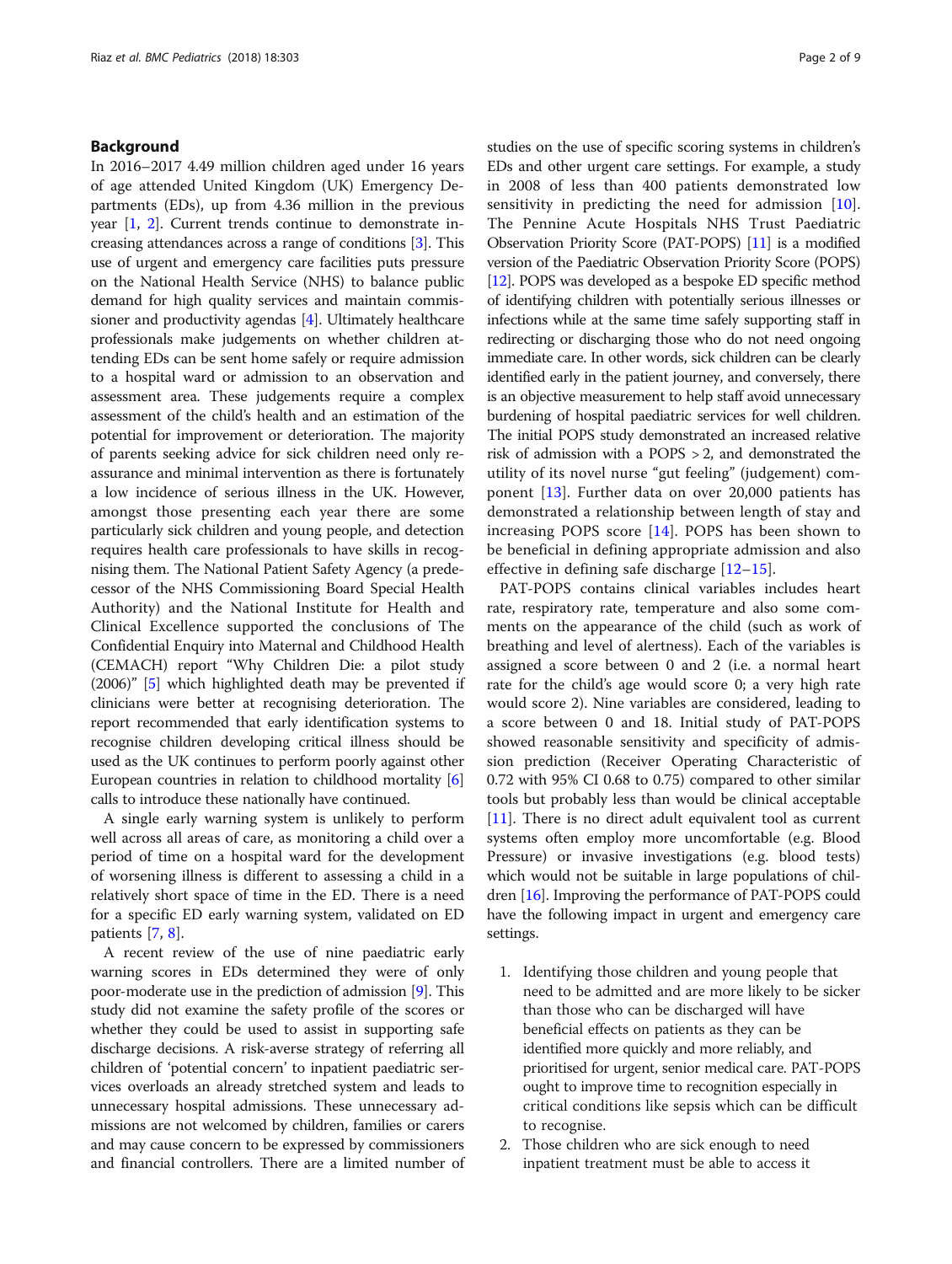rapidly; conversely well children ought not to be in hospital where they are being taken away from their normal social and family arena. The PAT-POPS tool ought to be able to identify well children and young people that are well enough to be referred back to primary care or self-care at home, as well as to identify those children and young people who require a full assessment and admission. This will not only have beneficial effects on both groups of children but will also lead to service efficiency without jeopardising patient safety.

The overall aim of this project is to revise the PAT-POPS assessment tool to aid discharge and admission decision-making in relation to children and young people in hospital urgent and emergency care facilities, and thereby improve the quality of care that patients receive. The study will examine the feasibility of using PAT-POPS as an assessment tool to estimate the need for hospital admission of children and young people attending EDs and Urgent Care Centres (UCC).

The objectives are:

- 1. To refine the existing PAT-POPS screening tool, by assessing which combination of components best predicts hospital admission/discharge, and whether the addition of new items can improve its predictive power.
- 2. To select appropriate cut-points to predict hospital admission and discharge and assess the diagnostic accuracy of PAT-POPS.
- 3. To validate PAT-POPS by repeating the assessments of diagnostic accuracy in an independent dataset.

## Method

# Study setting

The study will take place in three hospitals at The Pennine Acute Hospitals NHS Trust. They include two general EDs and one Urgent Care Centre.

#### Study population

## Inclusion criteria

Children and young people aged under 16 years of age who attend the ED/UCC at one of the three hospitals.

## Exclusion criteria

Children and young people who are confirmed dead on arrival at the ED/UCC; children and young people who attend the ED/UCC in cardio-respiratory arrest.

## Outcome measures

The primary outcome measure is admission or discharge.

## Recruitment

The study population will be recruited consecutively and data collection has been planned prospectively. The data being collected from patients is the same as that routinely collected from patients who attend EDs at the current time – it is non-invasive physiological data combined with a subjective assessment of how unwell the patient is. Both of these types of data are routinely collected in EDs throughout the UK and the only difference in this study is that we will capture data on all patients attending during the time period of the study – including those with very minor conditions who, perhaps, would not have had non-invasive physiological measurements taken in some emergency departments. The study will take place over a whole year (February 2018 to January 2019) as inclusion of data from those attending during autumn, winter, summer and spring periods the study will avoid the effects of bias from seasonal variability (e.g. greater incidence of respiratory conditions during the winter months).

The overall study flowchart is presented in Fig. [1](#page-3-0).

#### Consent and confidentiality

A number of consultation events were held with parents whose children had attended an ED in the previous 18 months. The findings were used to inform the research design with regards to our approach to parents, ethics permissions, methods of seeking consent, informing those attending the ED of the study, and study outcome measures. A study advisory group will be recruited during the study to assist the research team with recruitment, to receive and comment on reports and advise and assist with the dissemination strategy.

Patients and their families will experience no difference to their service and will suffer no additional physical or psychological risk and Parents advising the study design were clear that it would be inappropriate to add unnecessary concern at the point of triage and examination. All families will be provided with an information sheet incorporating details of how to gain additional information or to opt-out of the study. Staff in the department will be available, on request, to speak to any participant or parent regarding the study. There will be the choice to opt-out immediately or to do so later (remotely). This will be given to parents after triage and once clinical reassurance has been provided that the child is at no risk of harm. This is consistent with the decisions made by our Patient and Public Involvement (PPI) group and also by long-standing NHS research practices [\[17\]](#page-8-0). Formal ethical approval for this approach has been granted.

Identifiable data will be accessed and used only by members of the research team at The Pennine Acute Hospitals NHS Trust. The Data Manager will (periodically, but sometime after the clinical episode) assign study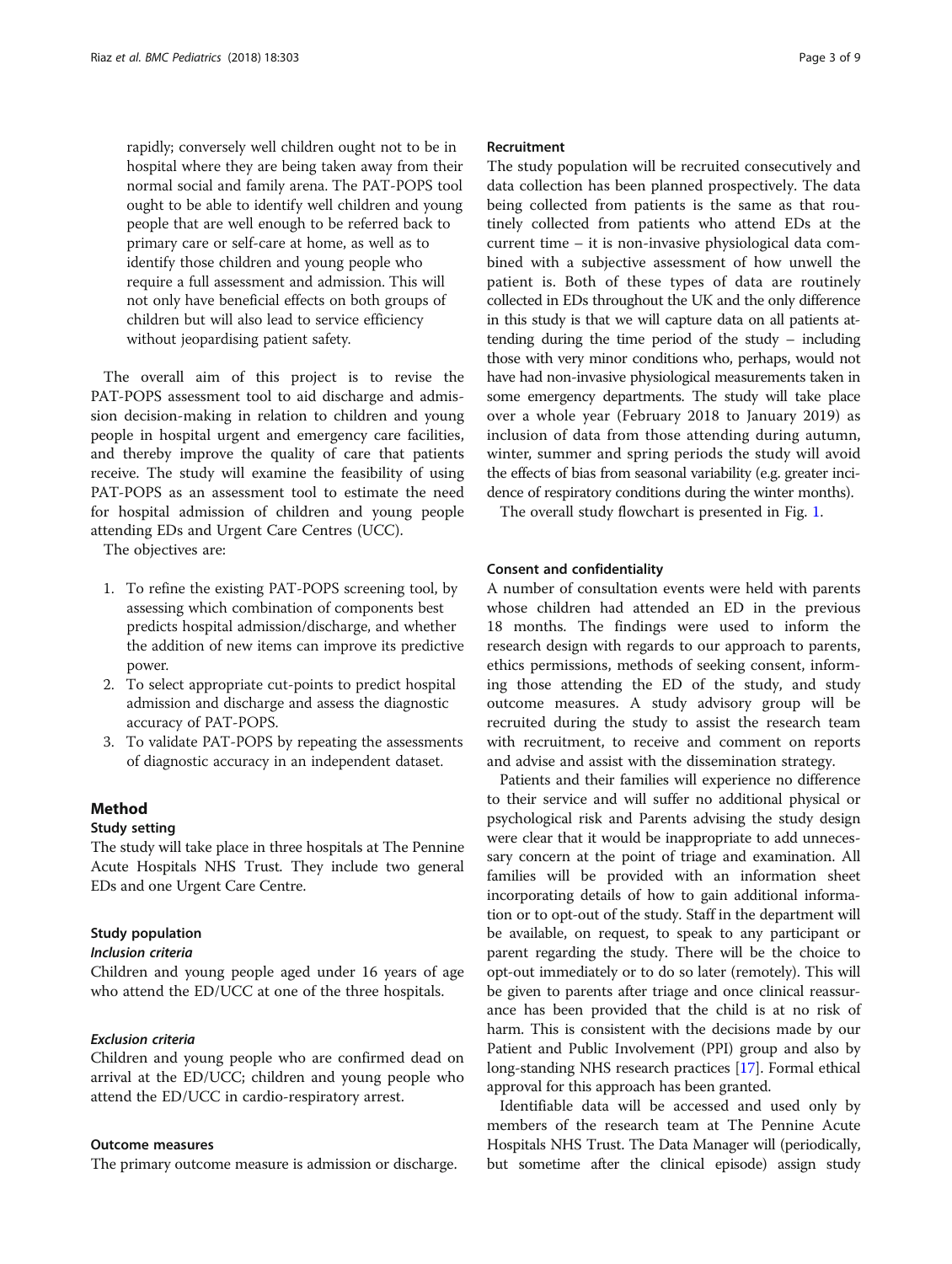<span id="page-3-0"></span>

numbers to the cases before providing the data to the statistician and members of the management team.

- 1. The Principal Investigator, on behalf of The Pennine Acute Hospitals NHS Trust, is the custodian of the data;
- 2. Research participants have the right to revoke their authorization for the use of personal information;
- 3. Participants will not be identifiable in any future publication.

All parties involved in the study have data management strategies and associated processes for monitoring. Personal detail will remain on NHS Trust property and all study data will be anonymised.

# Data collection

## The reference standard and its rationale

The reference standard should be the best possible method of determining the outcome and should be objective rather than subjective  $[18]$  $[18]$  $[18]$ . An objective decision on whether to admit a child or young person to inpatient care is problematic as there is no existing gold standard outcome measure for the decision to admit or discharge a child or young person from the ED. The decision to admit children and young people is a complex decision, which can vary between clinicians and hospitals.

We will define a patient as being admitted to hospital if they leave the ED to enter the hospital, (including observation and assessment unit or hospital ward), either on first presentation or with the same complaint within seven days of first presentation. This correlates well with the thoughts of the PPI group, which saw admission and discharge in such terms, more clearly than did the research group. This reference standard has been adopted

after direct discussion with members of the public involved in our project and with three ED doctors who have reviewed a draft of this proposal. The decision to admit the patient will be made by a clinician (either a doctor or a nurse practitioner). They will follow existing guidelines, using usual methods of clinical judgement, and will be blinded to the PAT-POPS database and the final PAT-POPS score. Admission data from all the hospitals in the Trust will be accessed from the existing NHS Trust electronic systems.

## PAT-POPS assessment process

The current version of PAT-POPS v1 includes age, heart rate, temperature, respiratory rate, oxygen saturation (%), requirement for supplemental oxygen, breathing, responsiveness (AVPU), nurse judgement, behaviour, chronic condition. Other screening tools for use in EDs [[19\]](#page-8-0) include other non-invasive variables which might improve the diagnostic accuracy of PAT-POPS. Therefore in addition to the current PAT-POPSv1, the following additional variables: arrival by ambulance; day of the week; time of the day; referral by health professional; attendance with same problem in previous week will be collected. The full list of variables to be collected is available as in Table [1.](#page-4-0) All of the potential assessment items for the PAT-POPS v2 tool will be collected from each child. Data will be collected at triage by existing clinical staff as a routine part of practice, and entered into the existing IT systems used at the study sites (Symphony and PAS). Data will be stored securely in the Symphony and PAS systems and exported to a purpose-designed database every three months. Data will be collected on all eligible patients who attend the ED/UCC thereby ensuring data is collected throughout the twenty-four hour period and throughout all days of the week.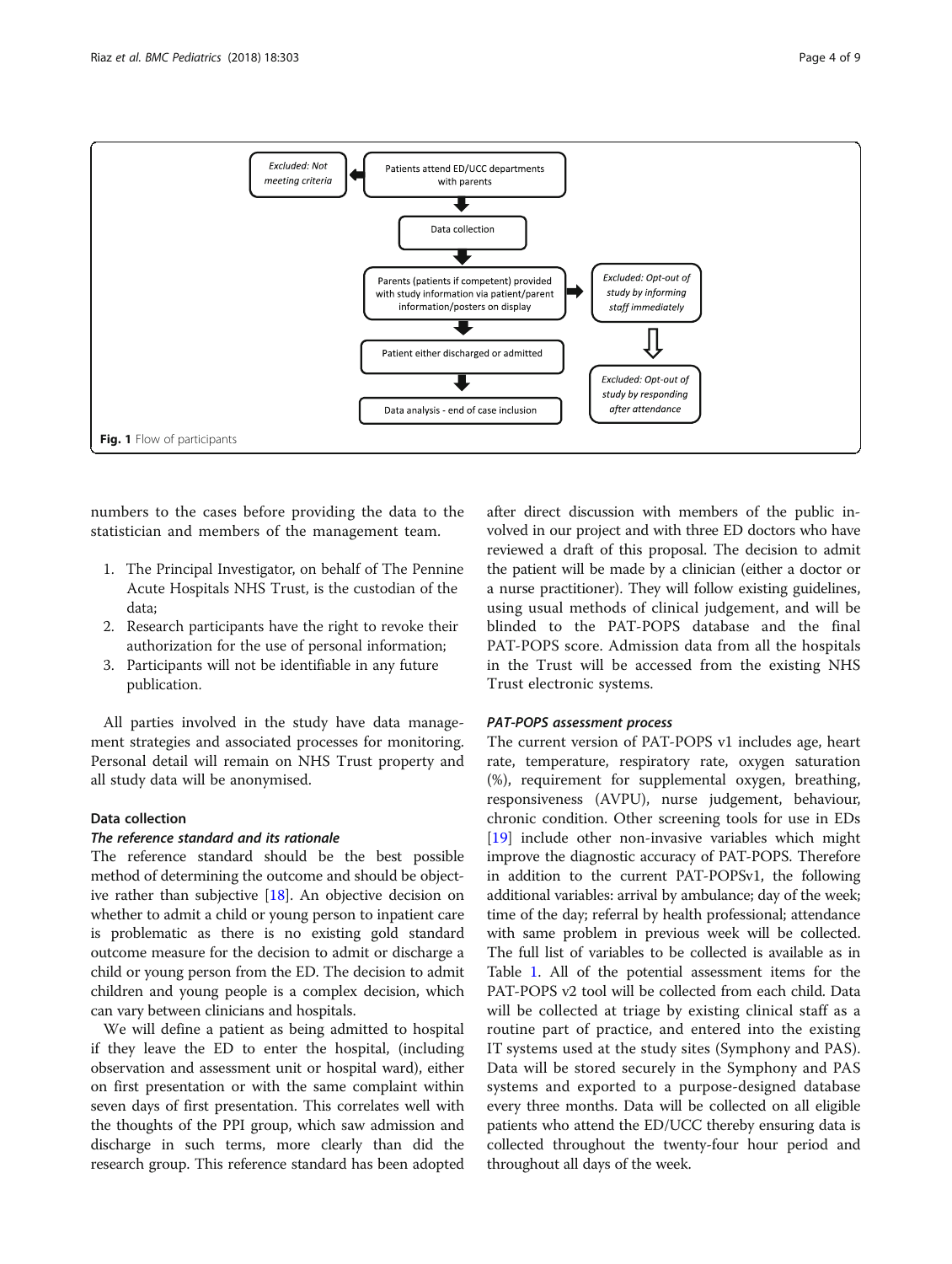# <span id="page-4-0"></span>Table 1 Study variables

|                              | Variable                                                                                              | Variable Type | Values                                                                                                                                                                                                                                                                                                                         |
|------------------------------|-------------------------------------------------------------------------------------------------------|---------------|--------------------------------------------------------------------------------------------------------------------------------------------------------------------------------------------------------------------------------------------------------------------------------------------------------------------------------|
| Category of variable         | Site ID                                                                                               | number        | 123                                                                                                                                                                                                                                                                                                                            |
|                              | Participant ID                                                                                        | number        | Start with site ID eg 100001,<br>100002 200001, 200002                                                                                                                                                                                                                                                                         |
|                              | Eligible for the study                                                                                | binary        | Y/N [if any of the ineligibility<br>reasons selected this defaults to N1                                                                                                                                                                                                                                                       |
|                              | Ineligibility reason                                                                                  | nominal       | Dead on arrival;<br>Arrived in cardio-respiratory arrest.                                                                                                                                                                                                                                                                      |
|                              | Date of arrival                                                                                       | date          |                                                                                                                                                                                                                                                                                                                                |
| Patient characteristics      | Gender                                                                                                | nominal       | Male/female                                                                                                                                                                                                                                                                                                                    |
|                              | Ethnicity                                                                                             | nominal       | African<br>Any other Asian Background<br>Any other Black Background<br>Any other Ethnic Group<br>Any other Mixed Background<br>Any other White Background<br>Bangladeshi<br>British<br>Caribbean<br>Chinese<br>Indian<br>Irish<br>Not Stated<br>Pakistani<br>White & Asian<br>White & Black African<br>White & Black Caribbean |
| PAT-POPs existing variables: | Date of birth                                                                                         | date          |                                                                                                                                                                                                                                                                                                                                |
|                              | Heart rate                                                                                            | number        |                                                                                                                                                                                                                                                                                                                                |
|                              | Temperature                                                                                           | number        |                                                                                                                                                                                                                                                                                                                                |
|                              | Respiratory rate                                                                                      | number        |                                                                                                                                                                                                                                                                                                                                |
|                              | Oxygen saturation (%)                                                                                 | number        |                                                                                                                                                                                                                                                                                                                                |
|                              | Does this patient require supplemental<br>oxygen to maintain appropriate oxygen<br>saturation levels? | binary        | Y/N                                                                                                                                                                                                                                                                                                                            |
|                              | Breathing - wheeze                                                                                    | binary        | Y/N                                                                                                                                                                                                                                                                                                                            |
|                              | Breathing - stridor                                                                                   | binary        | Y/N                                                                                                                                                                                                                                                                                                                            |
|                              | Breathing - audible grunt                                                                             | binary        | Y/N                                                                                                                                                                                                                                                                                                                            |
|                              | Breathing - tracheal tug                                                                              | binary        | Y/N                                                                                                                                                                                                                                                                                                                            |
|                              | Other Respiratory Distress apart from<br>wheeze, stridor, audible grunt or tracheal tug.              | binary        | Y/N                                                                                                                                                                                                                                                                                                                            |
|                              | Select one of the following four<br>(no further selections available once one has been selected)      |               |                                                                                                                                                                                                                                                                                                                                |
|                              | 1. Breathing - severe recession                                                                       | binary        | Y/N                                                                                                                                                                                                                                                                                                                            |
|                              | 2. Breathing - moderate recession                                                                     | binary        | Y/N                                                                                                                                                                                                                                                                                                                            |
|                              | 3. Breathing - mild recession                                                                         | binary        | Y/N                                                                                                                                                                                                                                                                                                                            |
|                              | 4. Breathing - no recession                                                                           | binary        | Y/N                                                                                                                                                                                                                                                                                                                            |
|                              | Responsiveness (AVPU)                                                                                 | nominal       | Unresponsive<br>Responds to Pain<br>Responds to Voice<br>Alert                                                                                                                                                                                                                                                                 |
|                              | Nurse's judgement                                                                                     | nominal       | Child looks unwell or<br>High Level Concern<br>Low level concern<br>No concern                                                                                                                                                                                                                                                 |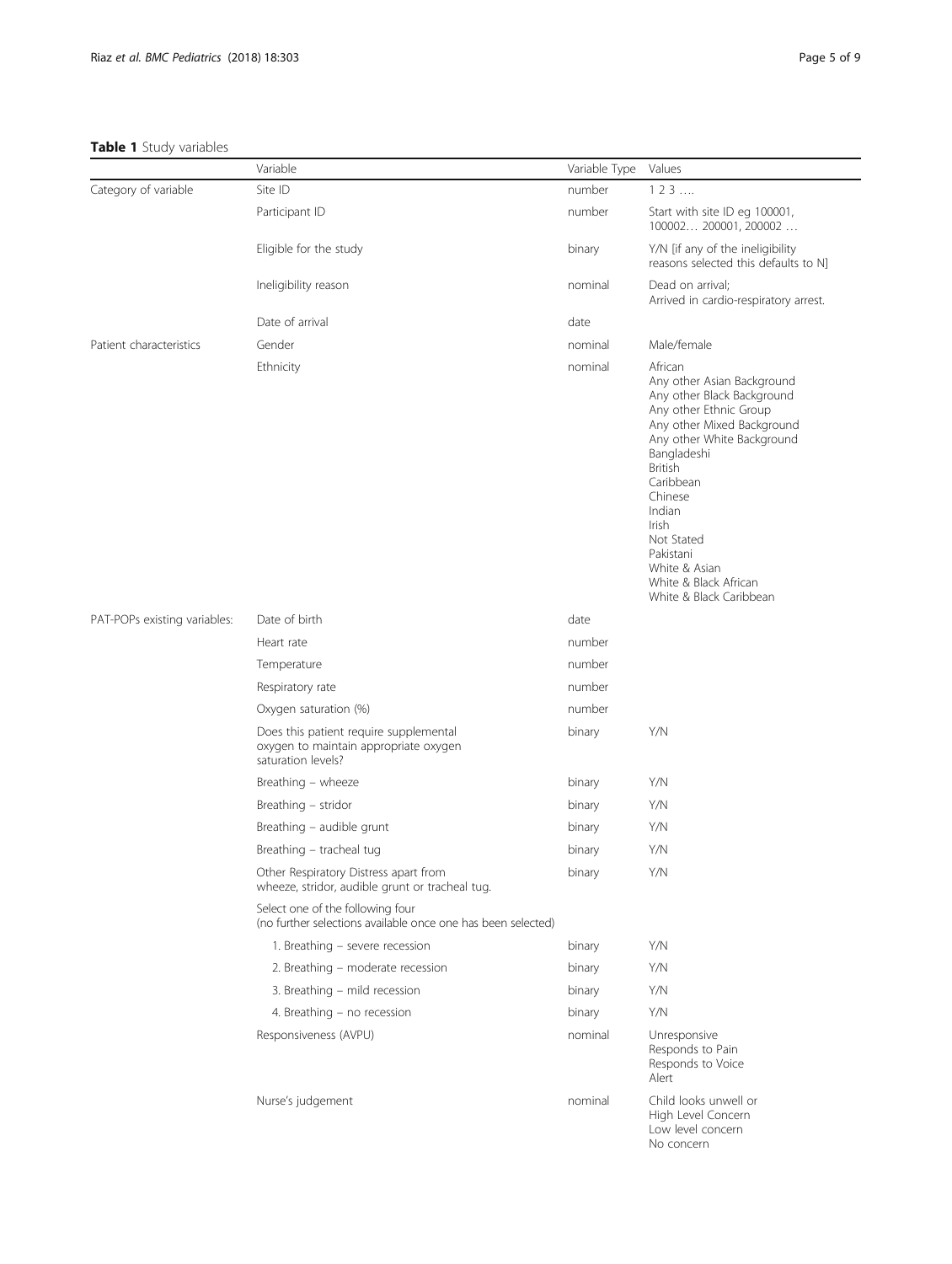#### Table 1 Study variables (Continued)

|                               | Variable                                                                                                                                       | Variable Type | Values                                                                   |
|-------------------------------|------------------------------------------------------------------------------------------------------------------------------------------------|---------------|--------------------------------------------------------------------------|
|                               | Behaviour                                                                                                                                      | nominal       | Floppy<br><b>Listless</b><br>Normal for age<br>Inappropriate<br>Agitated |
|                               | Is there an existing co-morbidity<br>(chronic condition)?                                                                                      | binary        | Y/N                                                                      |
| Additional PAT-POPs variables | Did the patient arrive by ambulance?                                                                                                           | binary        | Y/N                                                                      |
|                               | Time of arrival                                                                                                                                | time          |                                                                          |
|                               | Has the patient been advised to attend<br>by a medical professional?                                                                           | binary        | Y/N                                                                      |
|                               | Has the patient visited an emergency<br>department, urgent care centre or general<br>practitioner with the same problem in<br>the last 7 days? | binary        | Y/N (asked at reception)                                                 |
|                               | Has the patient visited an emergency<br>department, urgent care centre or general<br>practitioner with the same problem in<br>the last 7 days? |               | Y/N (asked at triage or nurse assessment)                                |
| Other data collection         | Diagnosis                                                                                                                                      | nominal       | Symphony discharge diagnosis list                                        |
|                               | Death in the ED                                                                                                                                | binary        | Y/N                                                                      |
| Admission decision            | Was an admission decision made?                                                                                                                | binary        | Y/N                                                                      |
|                               | If no decision, why not?                                                                                                                       | nominal       | Child left ED/UCC<br>before decision could<br>be taken;<br>Not known.    |
|                               | Was the child admitted on this occasion?                                                                                                       | binary        | Y/N                                                                      |
|                               | Was the child admitted at any point during<br>the next 7 days?                                                                                 | binary        | Y/N                                                                      |

# Other data collection

We will also collect data on reason for attendance at the ED; diagnosis; deaths in the ED; children leaving the ED before admission decision; children's characteristics (age, gender and ethnicity); investigated deaths and serious incidents.

# Sample size

# Calculation of sample size of training dataset (stage 1)

The training dataset will be used to undertake clinically guided stepwise model building, using logistic regression modelling. A suitable approach to sample size estimation for building logistic regression models is to include 20 cases requiring hospital admission for each level of freedom of each variable that is being considered [\[20](#page-8-0)]. The variables that will be considered for inclusion in the modelling number 22 in total (see Table 1 for a full list). The POPS variables are currently calculated as categorical variables with 3 categories (0, 1 or 2), so we have assumed in the sample size estimation that all 22 variables will be measured at 2 levels. The actual cut-points of individual variables will be determined through a statistical examination of the variables with clinical opinion if the values are not valid in practice. The admission rate will vary across hospitals: we have looked at the admission rates of 3 hospitals 2010–14 and find a mean admission rate of 13%. (20 cases  $\times$  22 variables  $\times$  2 levels per variable)/0.13 = 6770 children. When undertaking the modelling, it would be helpful to consider seasonality, and examine differences between sub-groups of children, including whether they arrive with trauma or a medical complaints. To avoid overfitting the models we will therefore require a minimum of around 9000 children for the training dataset.

# Calculation of sample size of validation dataset (stage 2)

We calculate the sample size for the validation data set using the procedure proposed by Flahault, et al. [\[21](#page-8-0)]. This method first estimates the expected sensitivity and specificity at the chosen cut-point of the POPS screening test. It also calculates the number of cases that are required to estimate the sensitivity and specificity to within a specified 95% confidence interval. This provides the number of cases, which then is divided by the admission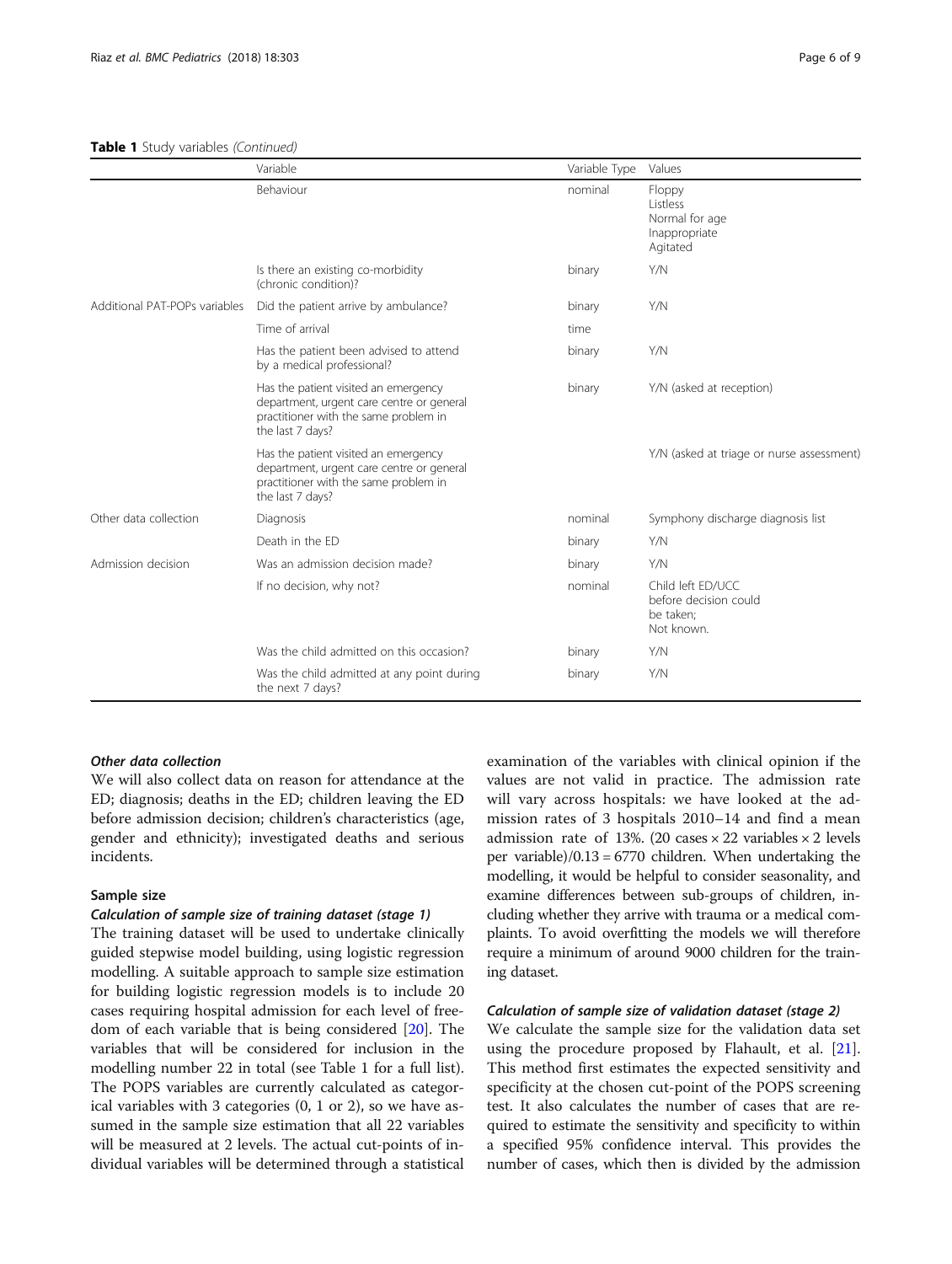rate, to estimate the total sample of children needed for the study. We conservatively estimate the expected sensitivity and specificity of PAT-POPS v3 at 0.75; we set the 95% confidence interval at 0.7 to 0.8; and assume an admission rate of 0.13 (as before). To estimate an expected sensitivity and specificity of 0.75, with a 95% confidence interval of 0.7 to 0.8, 869 admitted cases are required (using tables provided in Flahault et al.). Assuming the admission rate will be 0.13, we will need to recruit 869/0.13 = 6685 children for the validation data set.

The minimum sample size needed to do both analyses is 16,000 children.

## Data collection

The data used to calculate PAT-POPS v2 will be collected for all children and young people attending the ED and UCC during the 12 month period February 2018 to January 2019, at the three hospitals.

Our estimated minimum sample size required for the analysis is 16,000 children). It is likely that the 12 month period will allow for over-recruitment which is necessary for the following reasons.

- a) The need to collect data for a full year to capture seasonal variation in childhood illness and injury.
- b) Intermittent data collection would not help implementation of the tool.
- c) Intermittent data collection would require us to employ specific staff for the project, which would be more costly.
- d) Information technology failure at all, or one of the sites, is not in the control of the study team.

A third of the patients (from one of the hospitals) will be assigned to a training set and the remainder, from the other two hospitals, to a validation dataset. The justification for this approach is that we will develop the PAT-POPS tool using one of the EDs and then validate it using a different ED and UCC.

#### Statistical methods and analysis

A preliminary statistical examination will be undertaken in Spring 2018 of all data collected up to that time point. The purpose of this is to estimate the final sample size, assess the suitability of variables for analysis, explore collinearity between variables, make preliminary decisions on the list of candidate variables and how they will be categorised or transformed and check any differences between the three sites.

The final analysis will be undertaken after all the data has been collected. The preliminary analysis will be repeated, to confirm the list of candidate variables and identify any changes since the earlier analysis.

# Stage 1 – Training dataset – Developing a prognostic model

Children from one hospital site will be utilised for the stage 1 analysis.

## Refine the PAT-POPS tool

The aim is to identify which items to include in the revised PAT-POPS v2 tool. We will achieve this by developing logistic regression models with hospital admission as the outcome and include all candidate variables (both the subjective and objective components of the PAT-POPS tool). See Table 1 for the list of variables to be collected. Our model building approach will be stepwise and decisions on item inclusion will be clinically guided. We will start by examining the relationship between each model variable and the outcome, to assess for the degree of linearity and to identify suitable cut-points for continuous variables. We will then build logistic regression models, guided by clinical opinion from our research team. We will compare the suitability of models using AIC. A summary of the demographic characteristics, health status and diagnostic characteristics for this patient population will be reported. Responses to all individual PAT-POPS items will be presented. The frequency of the reference standard will be reported. The number of missed patients will be reported as will any drop-outs during the study and the reason for any drop out. Multiple imputation will be considered if the preliminary analysis indicates it is a suitable approach with the available data. We will assess how well the model performs by reporting model fit (Brier's score), calibration and discrimination (C-statistic, equivalent to AUROC). We are not planning any internal validation because the expected large sample size makes it unlikely that we will have a problem with over-fitting or optimism.

The output of Stage 1 will be a prognostic model which can identify the variables to include in a PAT-POPS clinical decision tool, and the relative weight of those variables in predicting hospital admission and discharge.

# Stage 2 – Training dataset - Conversion of the model to a clinically useful tool

We will use the parameters from the multivariable model developed in Stage 1 to assign integer points to the level of each risk factor, and produce a reference table for a clinically useful score.

#### Sensitivity and specificity – Identify cut points

We will calculate the sensitivity, specificity, positive and negative likelihood ratios of PAT-POPS v2 (index test) to predict admission (reference test), at all possible cut points of PAT-POPS [\[20](#page-8-0)], with 95% confidence intervals. A cross tabulation of the results of the index test by the results of the reference test will be reported, including indeterminate and missing results.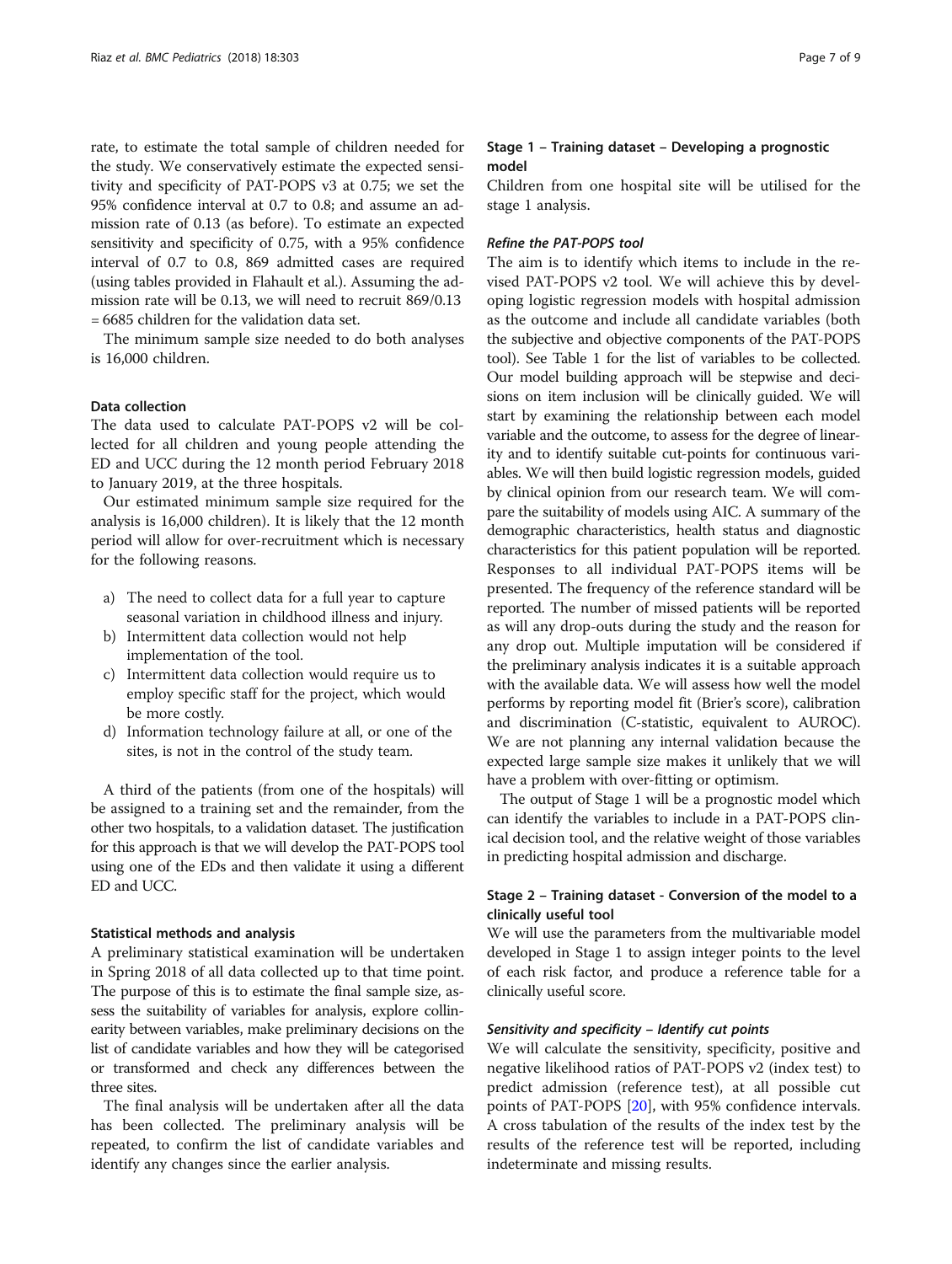## Consensus meeting – Agree PAT-POPS cut points

We will organise a meeting to examine the statistical data, and agree which cut points of PAT-POPS are most suitable to predict (i) safe admission decision and (ii) safe discharge decision, including consideration of what weight to give to sensitivity and specificity in making the decision. We will invite all of our research team, plus 2 independent paediatric ED clinicians, 2 independent methodologists and 2 members of the public involvement group. Prior to the meeting, we will hold a separate meeting, to brief the public involvement group members and ensure that they understand the basics of the statistical methods involved and are clear in what is expected of them – provision of a service-user view rather than technical expertise. The members of the public will be supported in the meeting by Dr. Livesley (who will also lead on their training programme and support by the whole team).

#### Stage 3 – External validation dataset

All children attending the other two hospitals will be utilised for the stage 2 analysis. We will assess the usefulness of the PAT-POPS tool by calculating the sensitivity, specificity, positive and negative likelihood ratios of PAT-POPS v2, at the chosen cut-points, to predict admission and discharge. We will compare the sensitivity and specificity of PAT-POPS v1 and PAT-POPS v2 to predict admission or discharge using the DeLong method to compare ROC curves [\[22](#page-8-0)] and reporting the sensitivity and specificity at the chosen cut-points.

We will compare the sensitivity and specificity of PAT-POPS v2 to predict admission for separate groups of children and young people with illness or trauma, using the DeLong method to compare ROC curves [[23](#page-8-0)] and reporting the sensitivity and specificity at the chosen cut-points. We will report the incidence of investigated deaths and serious incidents and report whether or not these would have been picked up by the PAT-POPS tool. All analysis will be undertaken using STATA 15 or later [[24\]](#page-8-0). A detailed Statistical Analysis Plan will be written prior to the end of data collection. It will be drafted by Sarah Cotterill and approved by the management group.

# Study monitoring and risk assessment

Quality control and quality assurance are in place to ensure that all elements of the PAT-POPS study are performed in compliance with applicable regulatory requirements. These are undertaken by the Steering Group (SG).

#### Study approval

PAT-POPS was given favourable opinion by the West Midlands (Black Country) Research Ethics Committee on the 20th of December 2017. PAT-POPS received HRA approval on the 22nd of December 2017. The sponsor confirmed capacity and capability to deliver the study on the 2nd of January 2018.

## **Discussion**

#### Expected impact of the research

Leicester POPS, and its derivative PAT-POPS, have demonstrated an ease of uptake and transferability. Once a validated, and more accurate, model is developed the applications for the wider NHS and patient benefit could be substantial.

- 1. The PAT-POPS tool is easily implemented into other urgent and emergency care settings throughout the NHS. The tool requires no additional infrastructure as its components are based on standard assessments already occurring. An education package already exists and the learning from this study will enable a toolkit to be developed which can be disseminated easily to organisations and/or commissioning groups.
- 2. PAT-POPS will allow commissioners to assess the relative acuity of presentations of children and young people between urgent and emergency care centres in their service areas. This will allow enhanced workforce planning and service delivery models to be developed.
- 3. PAT-POPS can be used to reassure families in an objective manner that they are being managed in an environment suitable for their child's clinical condition. This will improve the families' experience of care.

#### **Abbreviations**

AIC: Akaike Information Criterion; AVPU: Alert, Voice, Pain, Unresponsive; CEMACH: The Confidential Enquiry into Maternal and Childhood Health; ED: Emergency Department; HRA: Health Research Authority; NHS: National Health Service; NIHR RfPB: National Institute for Health Research Research for Patient Benefit programme; PAS: Patient Administration System; PAT-POPS: The Pennine Acute Hospitals NHS Trust Paediatric Observation Priority Score: PPI: Patient and Public Involvement: RDS: Research Design Service; REC: Research Ethics Committee; ROC: Receiver Operating Characteristic; SG: Steering Group; UCC: Urgent Care Centre

#### Acknowledgements

We would like to thank Emergency Department and Urgent Care Centre nurses; we also thank patients and carers that have taken part in the PAT-POPS study.

#### Funding

This paper presents independent research funded by the National Institute for Health Research (NIHR) under its Research for Patient Benefit (RfPB) Programme (Grant Reference Number PB-PG-0815-20034). The views expressed are those of the authors and not necessarily those of the NHS, the NIHR or the Department of Health and Social Care. The study sponsor (The Pennine Acute Hospital NHS Trust) is responsible for study oversight.

#### Authors' contributions

DR, AR, SC & TL conceived the idea. DR, AR, SW, JL, TL, SC and CH each made substantial contributions to study design. All authors, including SR, have been involved in drafting the manuscript, revising it critically for intellectual content and have given final approval of the version to be published.